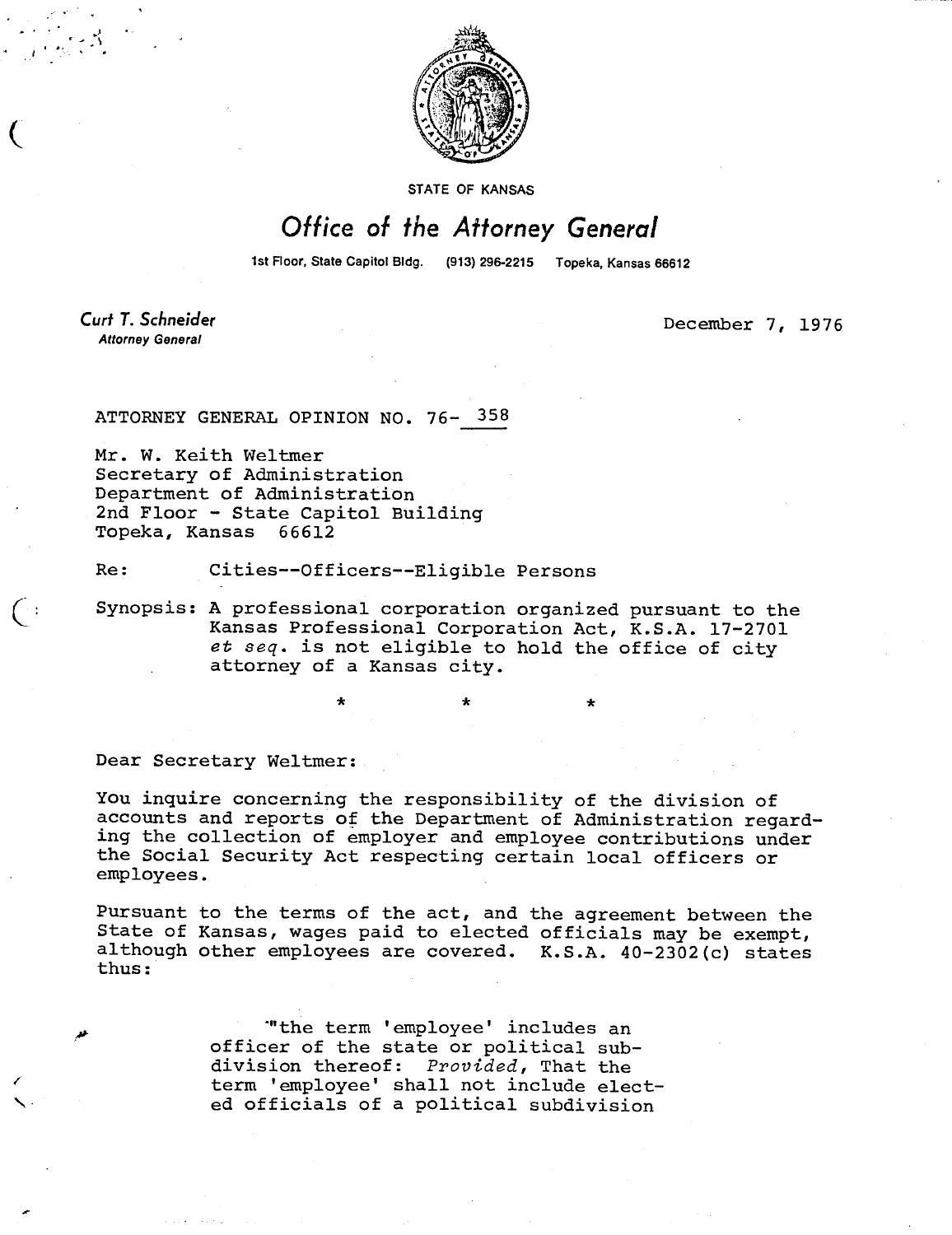Mr. W. Keith Weltmer Page Two December 7, 1976

ြေး

other than the state or counties unless the elected officials of such political subdivisions are covered . . . . "

The division of accounts and reports has accordingly enforced coverage, of appointed officials such as city attorneys with respect to monthly salaries, wages or other compensation, exempting therefrom fees paid for bond work, trial work and like additional compensation. Thus, with regard to monthly compensation set by the governing body of a city for the office of city attorney, that officer has been regarded as an officer of the city, as all other appointed officials.

You advise that recently, and particularly since the inclusion of attorneys in the Professional Corporation Act of Kansas, cities of the second and third class have, in increasing number, appointed professional associations engaged in the practice of law to perform the responsibilities and duties of the office of city attorney authorized under K.S.A. 14-204, 14-205, and 15-204. Ordinances enacted by such cities setting forth compensation for officers and employees reflect the name of the professional association as city attorney and provides for the payment of monthly or annual compensation to be paid to the professional corporation, and not a named individual.

Because the Social Security Act does not require collection of contributions for self-employed persons and independent contractors performing services for political subdivisions, the exact status of the compensation paid to professional associations designated as city attorney is in question.

First, you inquire whether a professional association or corporation organized pursuant to K.S.A. 17-2706 be appointed as city attorney of cities of the second and third class. K.S.A. 14-205 requires that persons appointed to the office of city attorney be qualified electors of the city, except that nonresidents may be appointed as city attorney, municipal judge and as law enforcement officers when deemed necessary. It further provides thus:

> "The city attorney shall be a qualified elector of the county in which said city is located or of an adjoining county."

K.S.A. 15-209 contains an identical requirement.